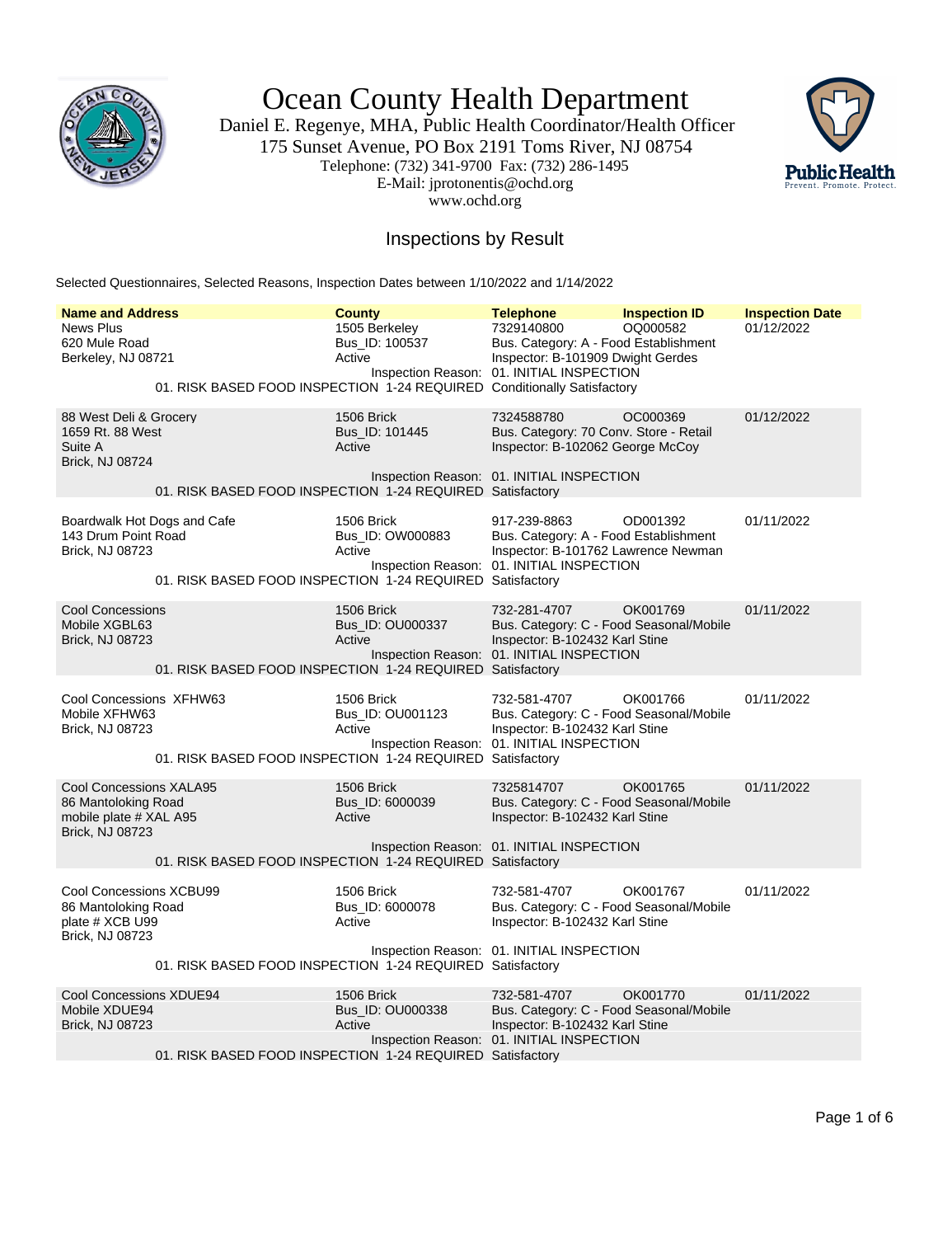| <b>Name and Address</b><br>Cool Concessions XR771R                                        |                                                                                                 | <b>County</b><br>1506 Brick                    | <b>Telephone</b><br>7325814707                                                                                                            | <b>Inspection ID</b><br>OK001763 | <b>Inspection Date</b><br>01/11/2022 |
|-------------------------------------------------------------------------------------------|-------------------------------------------------------------------------------------------------|------------------------------------------------|-------------------------------------------------------------------------------------------------------------------------------------------|----------------------------------|--------------------------------------|
| Mobile XR771R<br>86 Mantoloking Road<br>Brick, NJ 08723                                   |                                                                                                 | Bus ID: 99456<br>Active                        | Bus. Category: C - Food Seasonal/Mobile<br>Inspector: B-102432 Karl Stine                                                                 |                                  |                                      |
|                                                                                           | 01. RISK BASED FOOD INSPECTION 1-24 REQUIRED Satisfactory                                       |                                                | Inspection Reason: 01. INITIAL INSPECTION                                                                                                 |                                  |                                      |
| Cool Concessions XV459E<br>Mobile XV459E<br>86 Mantoloking Road<br><b>Brick, NJ 08723</b> |                                                                                                 | 1506 Brick<br>Bus_ID: 105185<br>Active         | 7325814707<br>Bus. Category: C - Food Seasonal/Mobile<br>Inspector: B-102432 Karl Stine                                                   | OK001768                         | 01/11/2022                           |
|                                                                                           | 01. RISK BASED FOOD INSPECTION 1-24 REQUIRED Satisfactory                                       |                                                | Inspection Reason: 01. INITIAL INSPECTION                                                                                                 |                                  |                                      |
| Dunkin Donuts<br>2026 Route 88<br>Brick, NJ 08723                                         | 01. RISK BASED FOOD INSPECTION 1-24 REQUIRED Satisfactory                                       | 1506 Brick<br>Bus_ID: OV000646<br>Active       | 732-616-2726<br>Bus. Category: A - Food Establishment<br>Inspector: B-101762 Lawrence Newman<br>Inspection Reason: 01. INITIAL INSPECTION | OD001394                         | 01/11/2022                           |
| Dunkin Donuts #306118<br>13 Lanes Mill Road<br>Brick, NJ 08724                            | 01. RISK BASED FOOD INSPECTION 1-24 REQUIRED Satisfactory                                       | 1506 Brick<br>Bus_ID: 100842<br>Active         | 732-458-7787<br>Bus. Category: 83 Coffee Shop<br>Inspector: B-102062 George McCoy<br>Inspection Reason: 01. INITIAL INSPECTION            | OC000368                         | 01/11/2022                           |
| Happy Times Ice Cream<br>86 Mantoloking Road<br>mobile plate # XX 777H<br>Brick, NJ 08723 |                                                                                                 | <b>1506 Brick</b><br>Bus_ID: 6000056<br>Active | 7325814707<br>Bus. Category: C - Food Seasonal/Mobile<br>Inspector: B-102432 Karl Stine                                                   | OK001764                         | 01/11/2022                           |
|                                                                                           | 01. RISK BASED FOOD INSPECTION 1-24 REQUIRED Satisfactory                                       |                                                | Inspection Reason: 01. INITIAL INSPECTION                                                                                                 |                                  |                                      |
| 720 Route 70<br><b>Brick, NJ 08723</b>                                                    | Joe Canal's Discount Liquor Outlet<br>01. RISK BASED FOOD INSPECTION 1-24 REQUIRED Satisfactory | 1506 Brick<br>Bus_ID: 105518<br>Active         | 8564651596<br>Bus. Category: 72 Liquor Store<br>Inspector: B-101762 Lawrence Newman<br>Inspection Reason: 01. INITIAL INSPECTION          | OD001393                         | 01/11/2022                           |
| Mings Town<br>34 Lanes Mill Rd<br>#4a<br>Brick, NJ 08724                                  |                                                                                                 | 1506 Brick<br>Bus_ID: 101033<br>Active         | 732-785-9888<br>Bus. Category: A - Food Establishment<br>Inspector: B-102432 Karl Stine                                                   | OK001772                         | 01/12/2022                           |
|                                                                                           | 01. RISK BASED FOOD INSPECTION 1-24 REQUIRED Satisfactory                                       |                                                | Inspection Reason: 01. INITIAL INSPECTION                                                                                                 |                                  |                                      |
| <b>Roy Rogers</b><br>72 Brick Blvd<br><b>Brick, NJ 08723</b>                              | 01. RISK BASED FOOD INSPECTION 1-24 REQUIRED Satisfactory                                       | 1506 Brick<br>Bus_ID: 50002574<br>Active       | Bus. Category: A - Food Establishment<br>Inspector: B-101762 Lawrence Newman<br>Inspection Reason: 01. INITIAL INSPECTION                 | OD001396                         | 01/14/2022                           |
| Seven-Eleven #17871<br>1151 Burnt Tavern Road<br>Brick, NJ 08724                          | 01. RISK BASED FOOD INSPECTION 1-24 REQUIRED Satisfactory                                       | 1506 Brick<br>Bus_ID: 99897<br>Active          | 7324585553<br>Bus. Category: 70 Conv. Store - Retail<br>Inspector: B-101762 Lawrence Newman<br>Inspection Reason: 01. INITIAL INSPECTION  | OD001395                         | 01/10/2022                           |
| 1171 Hooper Ave<br>Toms River, NJ 08753                                                   | Artisan's Brewery & Italian Grill<br>01. RISK BASED FOOD INSPECTION 1-24 REQUIRED Satisfactory  | 1507 Toms River<br>Bus_ID: 101250<br>Active    | 7322447466<br>Bus. Category: 22 Restaurant<br>Inspector: B-101748 Clyde Flanegan<br>Inspection Reason: 01. INITIAL INSPECTION             | OE001786                         | 01/11/2022                           |
|                                                                                           |                                                                                                 |                                                |                                                                                                                                           |                                  |                                      |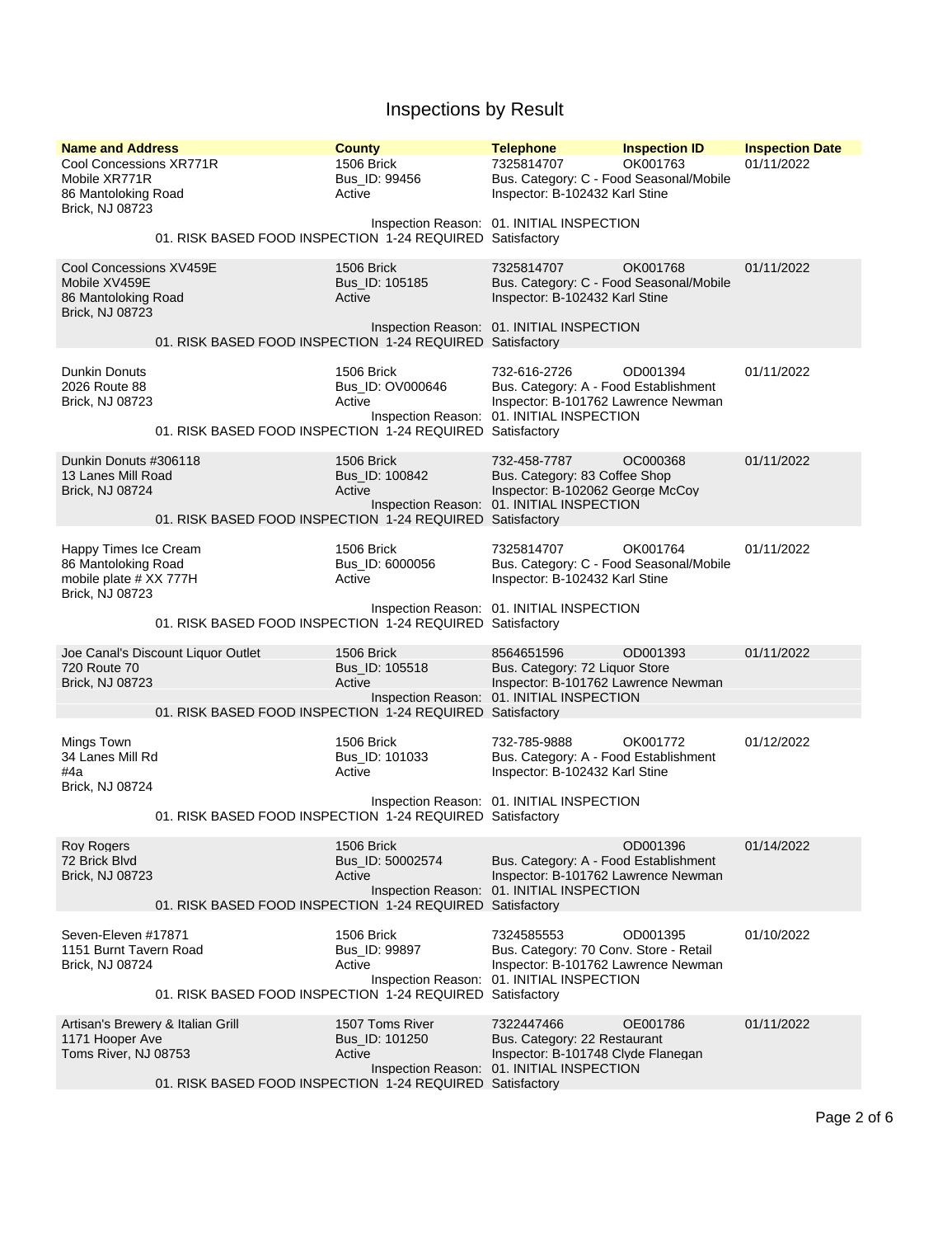| <b>Name and Address</b><br><b>Bakin Bagels</b><br>1906 Route 35 North<br>Ortley Beach, NJ 08751 | 01. RISK BASED FOOD INSPECTION 1-24 REQUIRED Conditionally Satisfactory                                  | <b>County</b><br>1507 Toms River<br>Bus ID: 101689<br>Active | <b>Telephone</b><br>732-793-8122<br>Bus. Category: A - Food Establishment<br>Inspector: B-101909 Dwight Gerdes<br>Inspection Reason: 01. INITIAL INSPECTION | <b>Inspection ID</b><br>OQ000587 | <b>Inspection Date</b><br>01/14/2022 |
|-------------------------------------------------------------------------------------------------|----------------------------------------------------------------------------------------------------------|--------------------------------------------------------------|-------------------------------------------------------------------------------------------------------------------------------------------------------------|----------------------------------|--------------------------------------|
| 1201 Hooper Ave<br>Toms River, NJ 08753                                                         | Boscov's Department Store #74<br>01. RISK BASED FOOD INSPECTION 1-24 REQUIRED Satisfactory               | 1507 Toms River<br>Bus_ID: 102206<br>Active                  | 7325050770<br>Bus. Category: 39 Misc Fac. Sealed Prod<br>Inspector: B-101909 Dwight Gerdes<br>Inspection Reason: 01. INITIAL INSPECTION                     | OQ000591                         | 01/14/2022                           |
| Bubbles 07<br>1490 Route 37 East<br>Toms River, NJ 08753                                        | 01. RISK BASED FOOD INSPECTION 1-24 REQUIRED                                                             | 1507 Toms River<br>Bus_ID: OU001362<br>Active                | 732-966-3816<br>Bus. Category: A - Food Establishment<br>Inspector: B-101909 Dwight Gerdes<br>Inspection Reason: 01. INITIAL INSPECTION<br>Satisfactory     | OQ000581                         | 01/12/2022                           |
| Congregation B'nai Israel<br>1488 Old Freehold Rd<br>Toms River, NJ 08753                       | 01. RISK BASED FOOD INSPECTION 1-24 REQUIRED Satisfactory                                                | 1507 Toms River<br>Bus_ID: 99928<br>Active                   | 7323491244<br>Bus. Category: 06 Church (Non-Profit)<br>Inspector: B-101748 Clyde Flanegan<br>Inspection Reason: 01. INITIAL INSPECTION                      | OE001782                         | 01/10/2022                           |
| Toms R<br>14 Hospital Drive<br>Toms River, NJ 08753                                             | Encompass Health Rehabilitation Hospital of<br>01. RISK BASED FOOD INSPECTION 1-24 REQUIRED Satisfactory | 1507 Toms River<br>Bus_ID: 99953<br>Active                   | 732-244-3100<br>Bus. Category: A - Food Establishment<br>Inspector: B-101909 Dwight Gerdes<br>Inspection Reason: 01. INITIAL INSPECTION                     | OQ000585                         | 01/13/2022                           |
| <b>Fiore Rosso</b><br>1825b Hooper Avenue<br>Toms River, NJ 08753                               | 01. RISK BASED FOOD INSPECTION 1-24 REQUIRED Satisfactory                                                | 1507 Toms River<br>Bus_ID: 102849<br>Active                  | 732-255-3323<br>Bus. Category: A - Food Establishment<br>Inspector: B-101748 Clyde Flanegan<br>Inspection Reason: 01. INITIAL INSPECTION                    | OE001794                         | 01/14/2022                           |
| Forever <sub>21</sub><br>1201 Hooper Avenue<br>Toms River, NJ 08753                             | 01. RISK BASED FOOD INSPECTION 1-24 REQUIRED Satisfactory                                                | 1507 Toms River<br>Bus_ID: OW000459<br>Active                | 213-471-8962<br>Bus. Category: A - Food Establishment<br>Inspector: B-101909 Dwight Gerdes<br>Inspection Reason: 01. INITIAL INSPECTION                     | OQ000588                         | 01/14/2022                           |
| 1201 Hooper Avenue<br>Space 1075 a<br>Toms River, NJ 08753                                      | Gertrude Hawk Chocolates #87<br>01. RISK BASED FOOD INSPECTION 1-24 REQUIRED Satisfactory                | 1507 Toms River<br>Bus ID: 102568<br>Active                  | 732-286-6515<br>Bus. Category: A - Food Establishment<br>Inspector: B-101909 Dwight Gerdes<br>Inspection Reason: 01. INITIAL INSPECTION                     | OQ000589                         | 01/14/2022                           |
| 1012 Cox Cro Road<br>Units #4 & 5<br>Toms River, NJ 08753                                       | Guadalupana Mexican Restaurant                                                                           | 1507 Toms River<br>Bus_ID: OV000058<br>Active                | 732-3494759<br>Bus. Category: A - Food Establishment<br>Inspector: B-101909 Dwight Gerdes<br>Inspection Reason: 01. INITIAL INSPECTION                      | OQ000577                         | 01/11/2022                           |
|                                                                                                 | 01. RISK BASED FOOD INSPECTION 1-24 REQUIRED Satisfactory                                                |                                                              |                                                                                                                                                             |                                  |                                      |
| 11 Washington Street<br>Unit B<br>Toms River, NJ 08753                                          | Mandoli's Custom Cake Confectionary                                                                      | 1507 Toms River<br>Bus_ID: 50002888<br>Active                | 732-240-1483<br>Bus. Category: A - Food Establishment<br>Inspector: B-101748 Clyde Flanegan                                                                 | OE001791                         | 01/13/2022                           |
|                                                                                                 | 01. RISK BASED FOOD INSPECTION 1-24 REQUIRED Satisfactory                                                |                                                              | Inspection Reason: 01. INITIAL INSPECTION                                                                                                                   |                                  |                                      |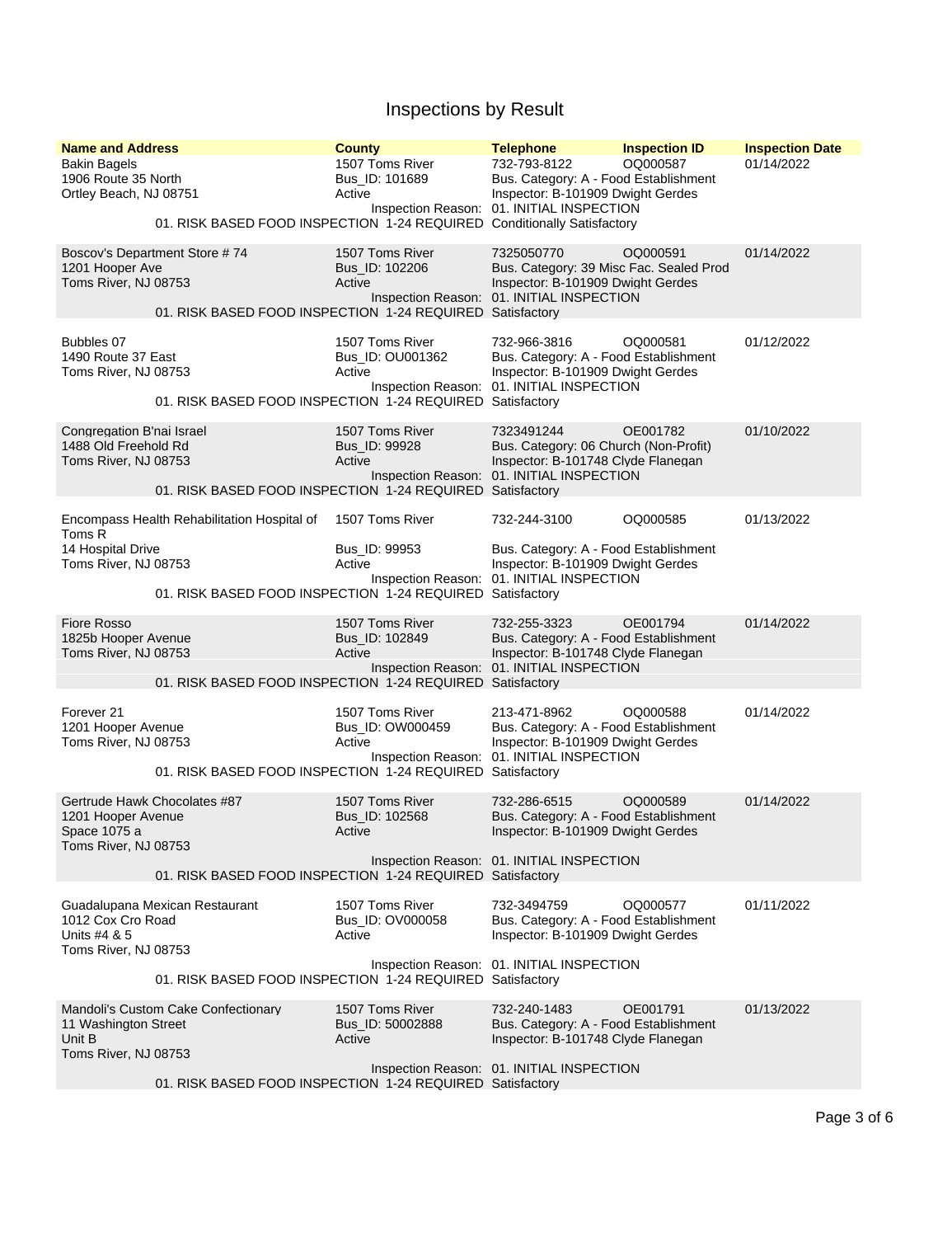| <b>Name and Address</b><br><b>Obco Donuts</b><br>547 Fischer Boulevard<br>Toms River, NJ 08753<br>01. RISK BASED FOOD INSPECTION 1-24 REQUIRED Satisfactory       | <b>County</b><br>1507 Toms River<br>Bus ID: OU002045<br>Active | <b>Telephone</b><br>732-270-3882<br>Bus. Category: A - Food Establishment<br>Inspector: B-101748 Clyde Flanegan<br>Inspection Reason: 01. INITIAL INSPECTION | <b>Inspection ID</b><br>OE001807 | <b>Inspection Date</b><br>01/13/2022 |
|-------------------------------------------------------------------------------------------------------------------------------------------------------------------|----------------------------------------------------------------|--------------------------------------------------------------------------------------------------------------------------------------------------------------|----------------------------------|--------------------------------------|
| Ocean Organics Not Just Desserts<br>570 Fischer Blvd<br>Store $# 1$<br>Toms River, NJ 07853                                                                       | 1507 Toms River<br>Bus_ID: 50000540<br>Active                  | 9172821434<br>Bus. Category: 23 Retail Bakery<br>Inspector: B-101748 Clyde Flanegan                                                                          | OE001790                         | 01/13/2022                           |
| 01. RISK BASED FOOD INSPECTION 1-24 REQUIRED Satisfactory                                                                                                         |                                                                | Inspection Reason: 01. INITIAL INSPECTION                                                                                                                    |                                  |                                      |
| Presbyterian Church Of Toms River<br>1070 Hooper Avenue<br>Toms River, NJ 08753<br>01. RISK BASED FOOD INSPECTION 1-24 REQUIRED Satisfactory                      | 1507 Toms River<br>Bus_ID: 103050<br>Active                    | 7323491331<br>Bus. Category: 06 Church (Non-Profit)<br>Inspector: B-101748 Clyde Flanegan<br>Inspection Reason: 01. INITIAL INSPECTION                       | OE001783                         | 01/10/2022                           |
| Silver Time Adult Day Care<br>600 Mule Road<br>Suite # 15<br>Berkeley, NJ 08757                                                                                   | 1507 Toms River<br>Bus ID: 50003400<br>Active                  | 848-224-4285<br>Bus. Category: Adult Community<br>Inspector: B-101748 Clyde Flanegan                                                                         | OE001788                         | 01/12/2022                           |
| 01. RISK BASED FOOD INSPECTION 1-24 REQUIRED Satisfactory                                                                                                         |                                                                | Inspection Reason: 01. INITIAL INSPECTION                                                                                                                    |                                  |                                      |
| Wavershak's Deli<br>1800 Route 9<br>Unit 1<br>Toms River, NJ 08755                                                                                                | 1507 Toms River<br>Bus_ID: 50004444<br>Active                  | 732-286-3250<br>Bus. Category: A - Food Establishment<br>Inspector: B-101748 Clyde Flanegan                                                                  | OE001793                         | 01/14/2022                           |
| 01. RISK BASED FOOD INSPECTION 1-24 REQUIRED Satisfactory                                                                                                         |                                                                | Inspection Reason: 01. INITIAL INSPECTION                                                                                                                    |                                  |                                      |
| Alpha School Harrison Bldg<br>2210 West County Line Rd<br>Jackson, NJ 08527<br>01. RISK BASED FOOD INSPECTION 1-24 REQUIRED Satisfactory                          | 1511 Jackson<br>Bus_ID: 104428<br>Active                       | 7323701150<br>Bus. Category: 03 School Cafetria<br>Inspector: B-101718 Salli Wickel<br>Inspection Reason: 01. INITIAL INSPECTION                             | OF001405                         | 01/12/2022                           |
| Hackensack Meridian Village Pharmacy<br>27 South Cooks Bridge Road<br>Suite 1-1<br>Jackson, NJ 08527<br>01. RISK BASED FOOD INSPECTION 1-24 REQUIRED Satisfactory | 1511 Jackson<br>Bus ID: 18000034<br>Active                     | 7329947387<br>Bus. Category: 39 Misc Fac. Sealed Prod<br>Inspector: B-101718 Salli Wickel<br>Inspection Reason: 01. INITIAL INSPECTION                       | OF001402                         | 01/10/2022                           |
| <b>Pharma Plus Specialty Pharmacy</b><br>10 S. New Prospect Road Units 6-7<br>Jackson, NJ 08527<br>01. RISK BASED FOOD INSPECTION 1-24 REQUIRED Satisfactory      | 1511 Jackson<br>Bus_ID: OU001564<br>Active                     | 844-877-9633<br>Bus. Category: A - Food Establishment<br>Inspector: B-101718 Salli Wickel<br>Inspection Reason: 01. INITIAL INSPECTION                       | OF001403                         | 01/12/2022                           |
| Rite Aid Pharmacy<br>1 N. New Prospect Road<br>Jackson, NJ 08527<br>01. RISK BASED FOOD INSPECTION 1-24 REQUIRED Satisfactory                                     | 1511 Jackson<br>Bus_ID: 103012<br>Active                       | 7329054420<br>Bus. Category: 74 Retail Pharmacy<br>Inspector: B-101718 Salli Wickel<br>Inspection Reason: 01. INITIAL INSPECTION                             | OF001404                         | 01/12/2022                           |
| Ateres Nechama<br>1118 E County Line Rd<br>Lakewood, NJ 08701<br>01. RISK BASED FOOD INSPECTION 1-24 REQUIRED Satisfactory                                        | 1514 Lakewood<br>Bus_ID: 104783<br>Active                      | 7323632872<br>Bus. Category: B - Food School<br>Inspector: B-102432 Karl Stine<br>Inspection Reason: 01. INITIAL INSPECTION                                  | OK001775                         | 01/14/2022                           |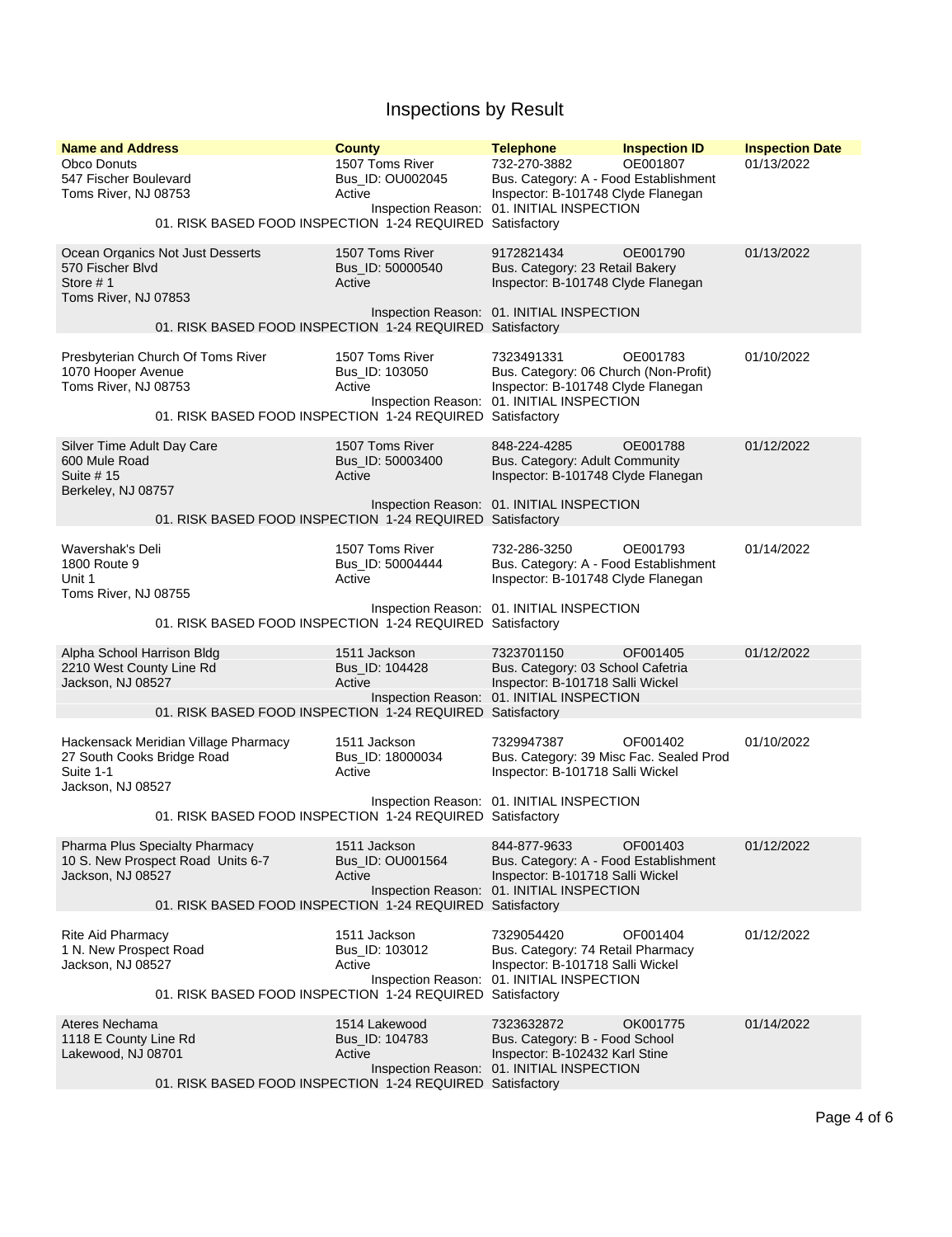| <b>Name and Address</b><br><b>Bnos Bina</b><br>970 East County Line Road<br>Lakewood, NJ 08701              | <b>County</b><br>1514 Lakewood<br>Bus ID: OU001124<br>Active                                                   | <b>Telephone</b><br>732-730-1259<br>Bus. Category: B - Food School<br>Inspector: B-102432 Karl Stine                                                    | <b>Inspection ID</b><br>OK001774 | <b>Inspection Date</b><br>01/14/2022 |
|-------------------------------------------------------------------------------------------------------------|----------------------------------------------------------------------------------------------------------------|---------------------------------------------------------------------------------------------------------------------------------------------------------|----------------------------------|--------------------------------------|
|                                                                                                             | 01. RISK BASED FOOD INSPECTION 1-24 REQUIRED Satisfactory                                                      | Inspection Reason: 01. INITIAL INSPECTION                                                                                                               |                                  |                                      |
| <b>Congregation Nachlas Yisroel</b><br>1483 East Spruce Street<br>Lakewood, NJ 08701                        | 1514 Lakewood<br>Bus_ID: 50003499<br>Active                                                                    | 914-261-8445<br>Bus. Category: B - Food School<br>Inspector: B-102432 Karl Stine<br>Inspection Reason: 01. INITIAL INSPECTION                           | OK001762                         | 01/10/2022                           |
|                                                                                                             | 01. RISK BASED FOOD INSPECTION 1-24 REQUIRED Satisfactory                                                      |                                                                                                                                                         |                                  |                                      |
| Saint Stephen's Episcopal Church<br>180 Route 539<br>Whiting, NJ 08759                                      | 1518 Manchester<br>Bus ID: 50003693<br>Active<br>01. RISK BASED FOOD INSPECTION 1-24 REQUIRED                  | 732-350-2121<br>Bus. Category: A - Food Establishment<br>Inspector: B-101909 Dwight Gerdes<br>Inspection Reason: 01. INITIAL INSPECTION<br>Satisfactory | OQ000583                         | 01/13/2022                           |
| Saint Stephen's Pantry/ Our Daily Bread<br>180 Route 539<br>Whiting, NJ 08759                               | 1518 Manchester<br>Bus_ID: 50003872<br>Active<br>01. RISK BASED FOOD INSPECTION 1-24 REQUIRED Satisfactory     | 732-350-2121<br>Bus. Category: A - Food Establishment<br>Inspector: B-101909 Dwight Gerdes<br>Inspection Reason: 01. INITIAL INSPECTION                 | OQ000584                         | 01/13/2022                           |
| Conoco Gas Station<br>2801 Lakewood Road<br>Point Pleasant, NJ 08742                                        | 1524 Point Pleasant<br>Bus ID: OW001044<br>Active<br>01. RISK BASED FOOD INSPECTION 1-24 REQUIRED Satisfactory | 732 278 6395<br>Bus. Category: A - Food Establishment<br>Inspector: B-102062 George McCoy<br>Inspection Reason: 01. INITIAL INSPECTION                  | OC000373                         | 01/14/2022                           |
|                                                                                                             |                                                                                                                |                                                                                                                                                         |                                  |                                      |
| <b>Little Giggles</b><br>707 Ocean Ave<br>Point Pleasant, NJ 08742                                          | 1524 Point Pleasant<br>Bus_ID: 6000043<br>Active<br>01. RISK BASED FOOD INSPECTION 1-24 REQUIRED Satisfactory  | 7328999390<br>Bus. Category: 11 Day Care<br>Inspector: B-102062 George McCoy<br>Inspection Reason: 01. INITIAL INSPECTION                               | OC000363                         | 01/10/2022                           |
|                                                                                                             |                                                                                                                |                                                                                                                                                         |                                  |                                      |
| Seedling Street Early Learning Center<br>645 Ocean Road<br>Point Pleasant, NJ 08742                         | 1524 Point Pleasant<br>Bus_ID: 105623<br>Active<br>01. RISK BASED FOOD INSPECTION 1-24 REQUIRED                | 7324756623<br>Bus. Category: 11 Day Care<br>Inspector: B-102062 George McCoy<br>Inspection Reason: 01. INITIAL INSPECTION<br>Satisfactory               | OC000374                         | 01/14/2022                           |
| Soule Culinary and Art Studio<br>800 Ocean Road Suite 1<br>BLK.143.0 LOT. 20.01<br>Point Pleasant, NJ 08742 | 1524 Point Pleasant<br>Bus ID: 0u001763<br>Active                                                              | 732-552-4861<br>Bus. Category: A - Food Establishment<br>Inspector: B-102062 George McCoy<br>Inspection Reason: 01. INITIAL INSPECTION                  | OC000365                         | 01/11/2022                           |
|                                                                                                             | 01. RISK BASED FOOD INSPECTION 1-24 REQUIRED Satisfactory                                                      |                                                                                                                                                         |                                  |                                      |
| Stop N Go<br>2500 Bridge Avenue<br>Point Pleasant, NJ 08742                                                 | 1524 Point Pleasant<br>Bus_ID: 100764<br>Active<br>01. RISK BASED FOOD INSPECTION 1-24 REQUIRED Satisfactory   | 7322953033<br>Bus. Category: 70 Conv. Store - Retail<br>Inspector: B-102062 George McCoy<br>Inspection Reason: 01. INITIAL INSPECTION                   | OC000361                         | 01/10/2022                           |
| Sundaes The Ice Cream Place<br>3217 Hwy. 88<br>Point Pleasant, NJ 08742                                     | 1524 Point Pleasant<br>Bus ID: 99712<br>Active<br>01. RISK BASED FOOD INSPECTION 1-24 REQUIRED Satisfactory    | 7328926464<br>Bus. Category: 19 Retail Frozen Desert<br>Inspector: B-102062 George McCoy<br>Inspection Reason: 01. INITIAL INSPECTION                   | OC000372                         | 01/14/2022                           |